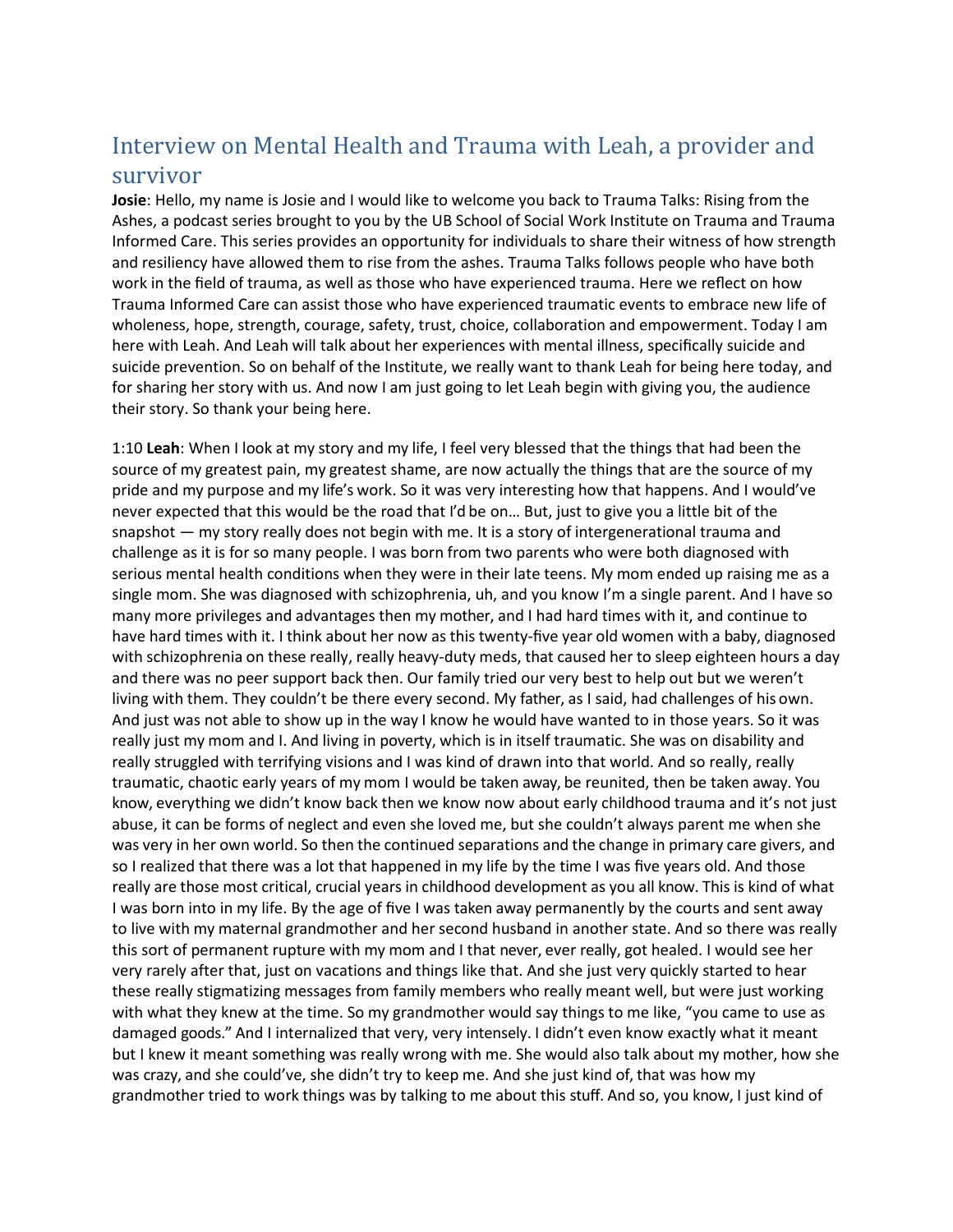got this idea that to have a mental health diagnosis means your life is gonna be ruined, it's gonna be terrible. It's one of the worst things that can happen to a person is to get, especially a diagnosislike Schizophrenia, and I internalized that, too. Really the idea was, in my house, you know we don't talk about anything that happens in this house outside of this house. There was a lot of shame, a lot of secrecy, a lot of trying to put on a good face to world. And yet I was living with all of this turmoil insideof me because I had experienced all of this trauma and there was nowhere for it to go! It wasn't safe to talk about it. I didn't even know how to talk about it and I was so young. My first suicidal thoughts were around the age of seven and I remember this very, very clearly. Wishing I had never been born. Not wanting to be here. Very clearly feeling like a burden to my family. All of these things. And eventually it got to the point where I voiced that. There was you know, obvious concern that a seven year old is talking about not wanting to be alive and was packed off to my first encounter with the mental health system. The psychiatrist that I saw just kind of showed me ink blots. There wasn't really any insight into that this child has experienced trauma. If there was it wasn't really talked about or dealt with. And I overheard the psychiatrist talking with my grandmother saying, "This child is very depressed," no mention of trauma. And, she has "more than a fifty percent chance of ending up like her parents." Because they subscribed to this very sort of narrow, genetic, deterministic kinds of ways of thinking about these things. And I just remember over hearing that through the door and just being terrified because I just did not want to end up like my parents because I saw, especially with my mother, I didn't have much contact with my father at that point, but the misery that had characterized her life and struggle and the suffering. You know, I felt like, "wow this going to be my future." And as, you know, I got older I startedto express my pain in very typical ways. You know, I was given medications but they really didn't address the root causes of the issues and were really intolerable for me. And so, I just started to act out the best ways I knew how as a teenager going through puberty. It really started then with selfharm, starting to skip school even though I loved school and academics were actually a source of solace for me. Just getting caught up a lot of other really hurting kids who were doing what they knew how to do, how to cope. Drugs and alcohol, just kind of being completely wild and running away. I mean, you name it and I was in the juvenile justice system and the main thing was, the older I got, the more suicidal Ibecame. And really began to make active attempts. And that's really what got me in this cycle of being institutionalized in various placements and settings. And the thing is, I am really, really and will continue to be, grateful to the people who worked to save my life. I was in emergency rooms. But I just remember being under harsh lights, nobody was looking at me, nobody was talking to me, everybody was talking about me as if I was unconscious, but I was fully conscious and they knew it, you know. I remember just wishing that someone would look me in the eye and let me know that my life was worth saving. It wasn't just a legal obligation that they had to save my life cause that was there job. There was no warmth in an experience when I needed warmth more than anything. What I was usually met with was judgement. I remember there was one time I was self-injuring and the police were called because I wouldn't open the door and they were banging-banging-banging on the door. When I finally opened it, I just remember the disgust in the cops eyes. No mental health professionals present, of course. Why would you do that to yourself? As if I wasn't already feeling enough shame about this experience. So the experience of being suicidal is in and of itself an additional trauma — it's traumatic, and then the responses of other people can either lessen the experience or worsen it. So I was often with judgement. But there were also other voices that planted other seeds. And unfortunately they didn't always come from the mental health system. In fact they didn't. But I had educators, I mean I remember one time I was in a long-term mental treatment facility and my high school writing teacher came to visit me. He said things to me that no one else was saying. He said, "You're going to get through this. You're going to go on to write. I believed this for you," and you know at the time I couldn't fully take it in, but it landed somewhere, and this is important later on in my story. But the positive messages I got in the midst of the sea of escalating diagnosis, right? Depression, border-line personality disorder, then it became bipolar disorder, you know.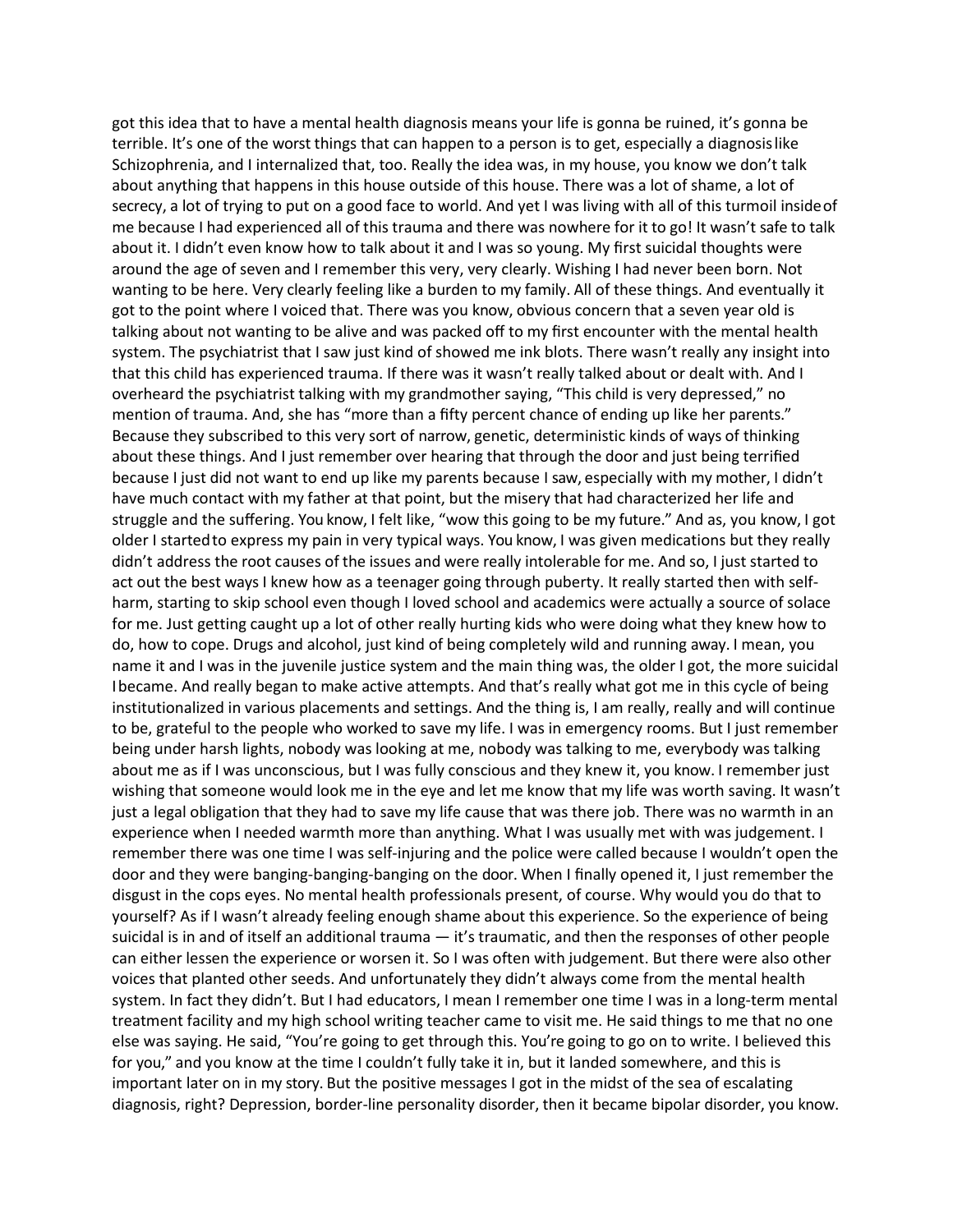Just one after another after another. Swirling seas of medication that were ever changing and swirling placements that were ever changing. It was a very, very chaotic time. And, fast forward to when I was eighteen years old, I'm after many, many placements, many, many suicide attempts, continued struggles with alcohol and drugs, and I completely lost myself during that time. And any hopes and dreams that I had as a young girl, I wanted to be a writer, I wanted to… as I've said, I loved school and I had some dreams at a point. At that point, they were gone. I was placed in group home for women with severe mental health diagnosis and addictions and many of them were thirty years older than me. I saw my future. I saw defeated faces, they had been in the system for so long and never heard anything positive or hopeful. And it was an institute within a neighborhood, that's what it was. It was an institution. Living on disability, and my whole check went to that institution. So it was very exploitative also. And I decided I was really going to kill myself once and for all. It was kind of a miraculous story, I mean I thought I had executed it the right way this time so it was really going to work. And I even remember lighting a candle, praying, and I didn't even know if I believed in God or whatever, but I just remember praying like, "please let it work this time. Please let me die this time." And I crawled in the bed and I went to sleep. All of a sudden, I feel this intense heat on one side of my face, and I don't know how because I was really drugged. I had taken a lot of pills, I should not have woken up in the way that I did. And I woke up, bolted out of the bed, adrenaline I think flooded my system and I was able to, you know there was gigantic fire by the side of my bed. Because I had left that candle burning and it had caught fire to like this clock I had on the table and some magazines. So there was some substantial flames that were inches from the bed. Five more minutes and I would have been on fire. And so I managed to smother the flames and somehow lived through that experience. And there was something about that that changed me. I realized that there is this part of me that wants to live. The part of me that smothered those flames, acted on my own behalf, and that maybe this crazy thing happened because I wasn't meant to die. I woke up for a reason. Somehow I had found a meaning in my experience. And I think that's what propelled me onto an entirely different path where I began to fight for me. I reached out to my family, I said you have to get me out of the place I am going to die here. Like, I mean I'm going to literally die or my spirit will die and will just be a shell. And I was like, I was very lucky my grandmother rough relationship, there's a lot of pain there, but she heard me. I really didn't think she would hear me and I just want to say that this really goes to show that families should share their own boundaries around these things and what they are and are not willing to give and do. But she said yes, you can come home on two conditions: that you stay off drugs and you finish school, cause I hadn't graduated from high school at that point. I was so, my education was so disrupted. And so that got me on a path. It got me on a path of rediscovering my lost dreams, remembering that I loved school and I'm lucky because trauma often impacts people's ability to learn and process information, and you know I had many impacts of trauma, but that was not one of them. So I had that privilege and that luck that I was able to navigate through that system. And again, I had educators who supported me. Gave me positive messages, helped me finish high school at my own pace and own way so I could stay away from those negative influences and the kids who were doing drugs. I did a lot for my diploma, the work I did from home. And I graduated from one of those continuing high schools for the kids who get kicked out for whatever reason, not a regular high school. And when I got my diploma I remember the staff were crying because so few kids graduate from that school. This was in San Diego. And to this day this schools has the lowest graduation rates in the county. It's a lot of just really troubled kids who are struggling in a whole variety of ways. With the family support and with the positive messages I was getting, I was able to get my life back on track. But the trauma continues to live in the body. And so, really by the time I hit my late twenties I really couldn't sort of shove it under the rug, which is really what you're supposed to do. Like, "oh I can pass as a normal person!" I'm going to school. I'm a student among students, not Leah the mental patient. Leah the suicide attempt survivor. Like I just wanted to forget all of that and just move on. I don't fault anyone who does that. I wasn't able to do that, and in my searching, you know I came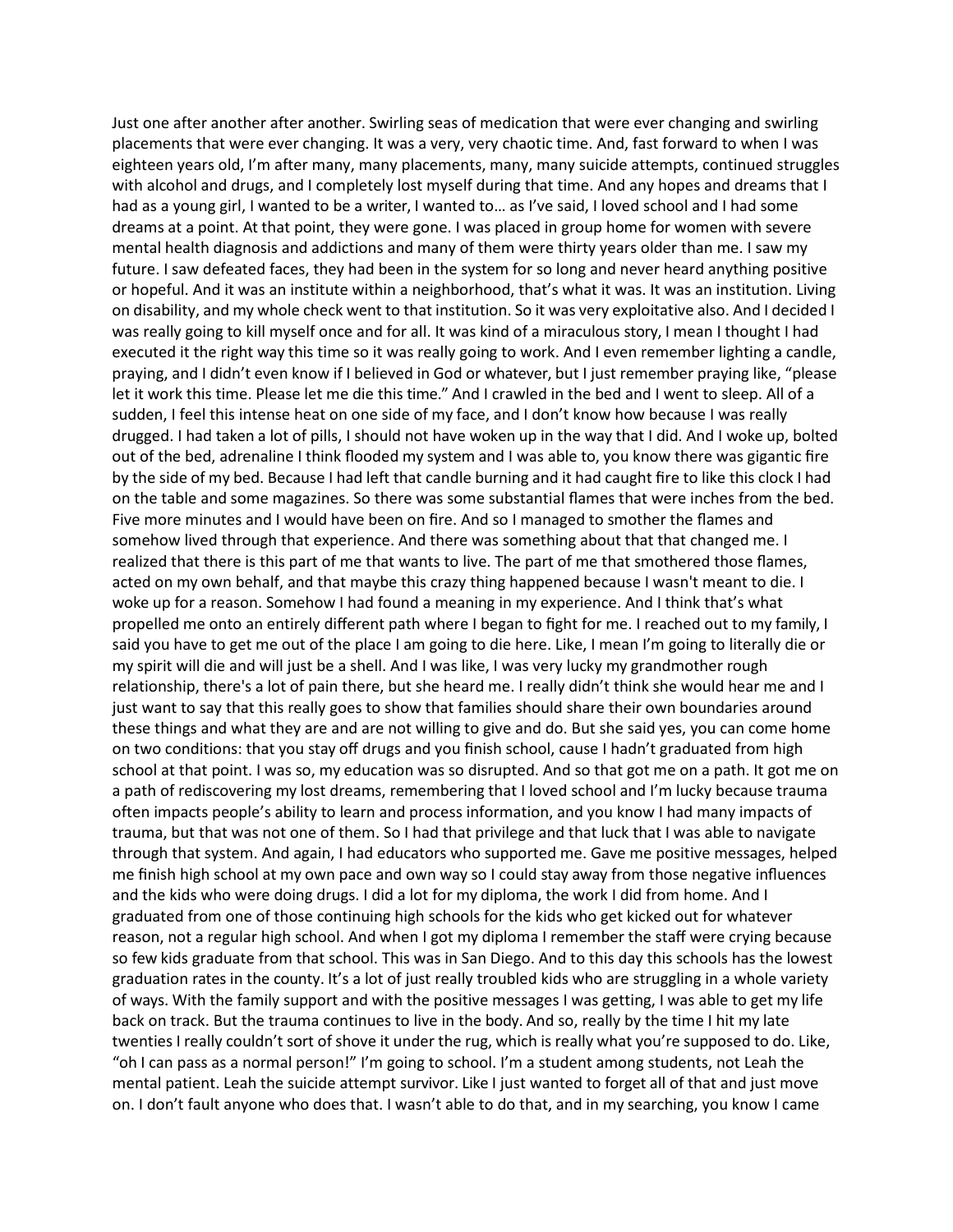across what they call a "recovery movement" or a "consumer-survivor movement." People, who themselves had been through the system and who were really promoting a paradigm shift. And how we understand and response to mental health, trauma, suicide. And it was really from my peers that I just began to recognize that I was a trauma survivor. And that activism and advocacy are really helping me get my power back. Really helping me reclaim my voice and reclaim my narrative and be able to be part of the solution, but that alone was not enough. Because there is no end to what needs to be changed, you know in the system [laughs]. You could work 23 hours a day and sleep an hour and there'd always be more. There's never enough people to do it all and I just burned myself out so hard and I realized I had to go within and really start to face the source of this. And I knew that that would make me a better and more effective advocate if I did that. I really began to address my trauma. I began to learn about my illness. I saw my first kind of "trauma informed" therapist who practiced a modality with me called EMDR. I never get it right… "Eye movement desensitization and reprocessing." EMDR, that's what it is! And so really started to get at some of those memories that continued to live on in me. It's just, you know, got on my own healing path and that is really what has allowed me to continue to do the work that I do so many years later, and fight the fights that I fight, and advocate for people who don't have a voice just like I didn't, just like my mom didn't. My mom died at the age of 46 and my dad at the age of 63. And we know that people diagnosed with mental health issues die on average much younger, and same with trauma you know, people who have a very high adverse childhood experiences score that can impact early mortality. My parents unfortunately are a part of those horrific statistics of lives cut short. You know, dreams not realized. All of those things, you know, that is part of my legacy. It drives me as much as I desire to build resilience and foster resilience. Both of those things co-exist for me. So I just started getting involved in this movement and I eventually found my way to my current employment which is at the National Center for Trauma Informed Care. And I am a trainer. I've been a trainer with them for about five years now. Then the things that I do that I most love with and for them is that I work with "peer specialists," particularly, and I do a training called Trauma Informed Peer Support. Where we talk about how we can approach our work, as peers, but in a trauma informed framework. And parallel to that I had been very, very involved in suicide prevention, as again is so close and dear to my heart, especially youth suicide is my passion. And bringing a trauma informed perspective to that, we can talk more about that if you want, but you know understanding that underlying so many of these phenomena and behavior and symptoms that we see, whether it's drug and alcohol use, suicide, mental health symptoms and signs, so many of them can really be Ged back to the impacts of trauma and the ways that we cope. So I'm all about, we need to stop pathologizing people's experience, and understand that it has meaning for that individual.

19:31 **Josie**: And that was really powerful to hear your story. And like you said, starting before you were her in the world, and starting the story of your parents and extending to where you are now, it's really powerful. Obviously your work now is directly related to trauma informed care, which is what this podcast is about. When we talk about trauma informed care in this podcast, you know what we like to use as a framing is saying that trauma informed care really changes the question, right, from, "what is wrong with the person?," to "what has happened?" Guiding principles being safety, trust, choice, collaboration, and empowerment. And so obviously all of those came up many times in your childhood and your adolescence and adulthood and your career now. So, I was hoping we could spend a little time talking about those a little bit. The first one being safety, which you know could be both physical safety, emotional safety. You know you talked about spending time in different types of residential facilities, different types of institutions. What was your experience with safety? Both things that were maybe, beneficial, things that were also maybe trigging re-traumatizing. What was your experience with those?

20:50 **Leah**: You know I wassort of pretty quiet and passive in these facilities, so I often didn't experience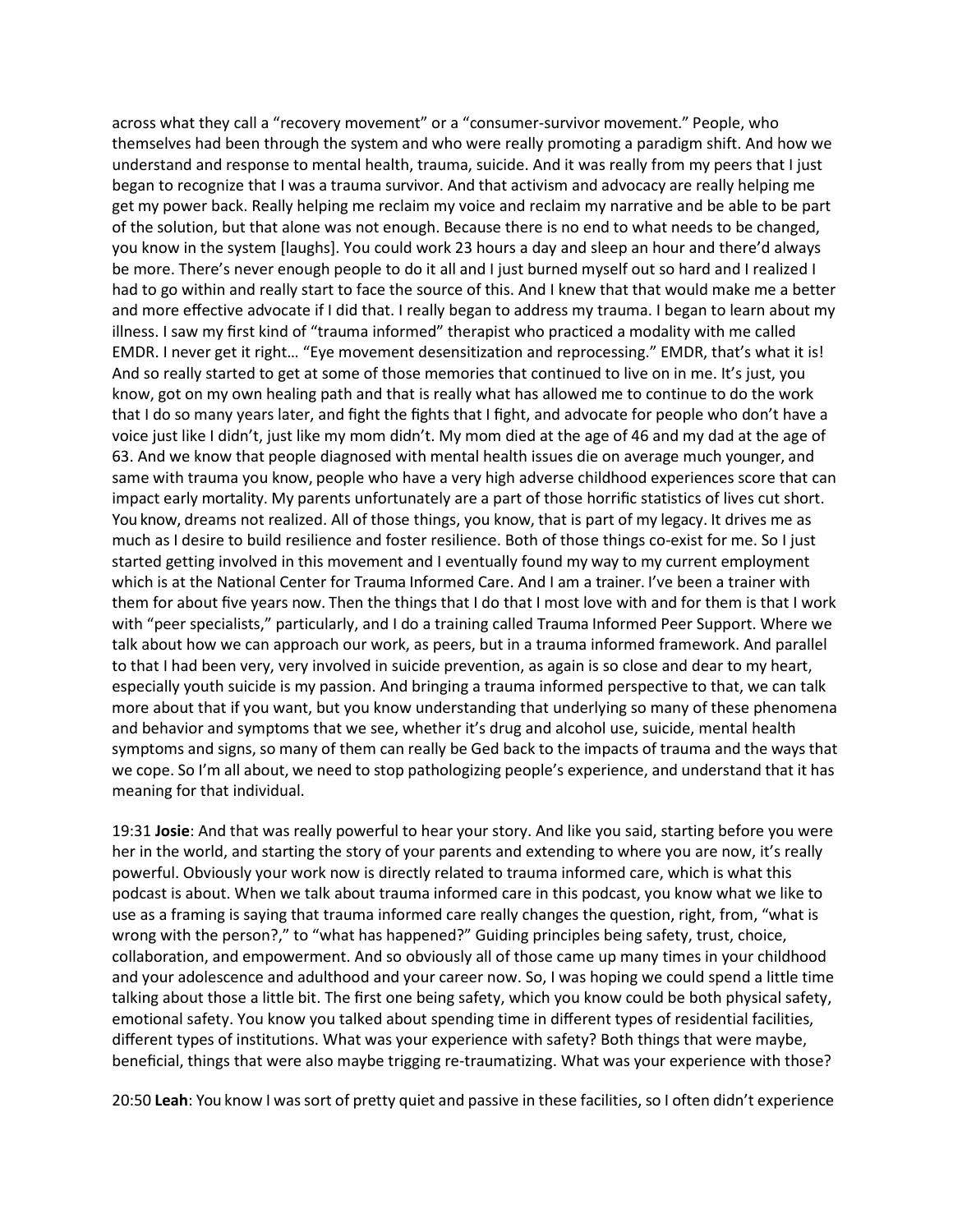some of the things that some of the other youth did. But I witnessed it. And I have vicarious impact from that. Like so I would see things like four adults taking down a teenaged girl. She was really upset and struggling, and just watching that made me feel so horrified and scared, thinking, "Wow this could happen to me!" And you know, the other thing too, it starts really from the moment you walk through the door of a place. You begin to feel safe or unsafe and I remember at one placement someone said, please stand here I'm going to take your picture. And I just said why? They said just so, you know, in case you try to run away from here we're going to give your picture to all of the local police. You'll be tracked down in no time, cause it was kind of like in the middle of nowhere. That immediately set up the sense of "I don't feel safe," but in their mind it was that they were keeping this girl safe because if she tries to leave we have the means to bring her back. To me it was, "oh my god this is not a safe place," and it's a place that I'm going to want to leave and I'm not going to be able to leave. It's all those sort of things, like kind of just this disconnect between safety and security. And I don't remember a lot that caused me to feel safe all those years, but after the course of my life where I found safety has been in getting to know my own self. Being able to manage my own nervous system, to some degree, through mindfulness and other practices I can create a sense of safety within myself, regardless of what's happening around me. And that's a tough one because I know there's so much around liability and those concerns, and I hear them and I understand them, but I think in some ways that peer support can help to bridge thatgap between provider perceptions and the people using services. And they can sort of be the meter to sort of create that sense of a safe place. But unfortunately we didn't have that back then in any of the facilities I was in.

22:55 **Josie**: Like you just said, at that facility where they took your photo, extensively they believed that that was a way of keeping you safe and secure, but what it really communicated was the exact opposite to you. The next value is trust, which is very highly related and building on safety. And when we talk about trust we often think about transparency, of knowing what to expect, of there being healthy boundaries. Also, just a real trust in other people. So often trauma can really break that down and how we get back to that point after having traumatic experiences on the path of healing and growth. At any point in your journey, I'm wondering if you can reflect on some of those experiences of trust.

23: 44 **Leah**: I give this example a lot in trainings that I do. In the same residential treatment center where they took my picture, I remember I was meeting with my psychiatrist. I think at this point I had been there for six or seven months, and I just straight up asked him, "when am I getting out of here?" He looked at me and he said, "Well, that's up to you." And in my mind I'm like, "well if it's up to me then sign the discharge papers, I'm ready to go!" And it's like no, no, no, no, no, that's not what he meant. But that's an example of a non-transparent trust worthy answer. And I think this is what I always tell providers, you don't have to know the answer. He might not have known, legitimately might not have known when I was going to get out of there. But instead he turned it around on me, which wasn't even true, it wasn't my decision. And so you know, I would say that what he could have said instead was, "I hear you that you really want to leave and let's figure out a way to work together to make that happen as soon as we can," and that would've, even though he didn't know, he could have said he didn't know exactly, but even that is transparent. And so one of the biggest stressors, you know when you look at research around stress is the not-knowing. As much as providers can mitigate that, even not having all the answers, none of us are God, to just be there with the person in the not knowing and validate what is behind their desire to know because we all want to have control over our lives and our experience.

25:14 **Josie**: That's a great example where I fear that may be the case for many providers that may not think of such an answer as being problematic. In reality, it is highly non-transparent and it doesn't provide any information to help an individual to know what to expect when they're in a really hard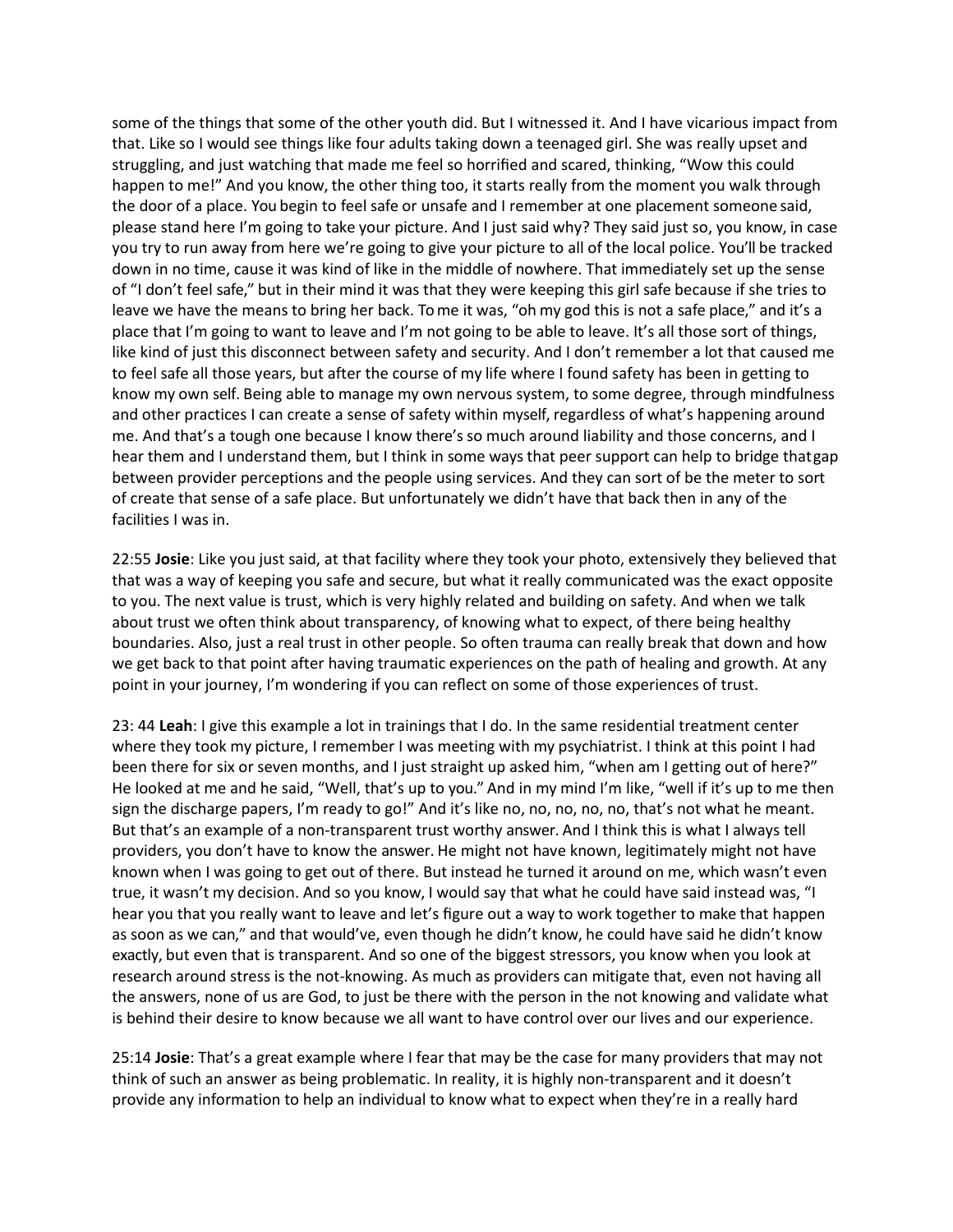situation. The next value is choice, and I feel like you've talked about this in many different parents in your life. So sometimes when we think about choice we just think about in what ways do providers give choice to the individuals seeking services? Even if they are small ones. I also know you reflected on some of the things you had gotten involved in that had helped in your path of healing like learning about mindfulness, doing EMDR. So, tell us a little bit about the choices you were both maybe provided and also the ones that you found for yourself.

26:15 **Leah**: I think there is really key pivotal moments, I talked about many, but the two that I'll talk about are when I reached out to my grandmother and said I need to get out of here. Maybe the choice wouldn't have been to come home, maybe she didn't think I could do that. But she was in the space to help me figure out an alternative to the situation I was in. So that was a pivotal moment when I had a choice and I'm not exaggerating that it saved my life. So that was huge. Then secondly, when I mentioned just briefly that I went back to school, I went to this continuation school and I had this educator who met me where I was at and didn't insist that I do it a certain way. He recognized I was trying to stay out of trouble, he knew a lot of kids were using drugs. And I told him all of this and he gave me choice. He didn't just say "well you've got to go to class and meetings and suck it up and blah," he was like do your work, come in once a week we will meet and go over it and I'll give you your next assignment. And that's how I got my diploma. If he had not given me that choice, if he had not been creative and thought outside of the box, I don't know if I would have been strong enough, no matter how many meetings, twelve step meetings I went to, there were kids doing drugs in the classroom at this school, it was filled with drugs. And I couldn't go back to my old school. Well the fact that he gave me that choice also is what really allowed me to earn by diploma and opened the doors that allowed me to go to college, you know, all of these things stemmed from that. Those were two critical points at a powerful transition time in a young person's life. I was eighteen years old. And if not for those two choices that were given to me, I really don't think I'd be here talking to you today.

28:06 **Josie**: That is an amazing example of a choice given to you, and not in a traditional service provider way, but in an educational environment which is so significant for people, like you said, you were trying to get back on track and find those dreams again and really become whole and go towards healing and just having that choice was really significant in opening up that road. That also really speaks to the second to last value which is collaboration. So obviously that educator was willing to collaborate with you in giving you the choices in how to finish your degree. You've given examples of other types of teamwork and collaboration that happened with your family, with you and providers. And so, does anything really stand out to you as a particular example that really helped to continue pushing you in that journey towards growth and healing where you are now in terms of teamwork, collaboration you experienced.

29:13 **Leah**: I think it's again, I've been very lucky and blessed in my life, despite all of the things that I've been through, I've had just amazing people who have shown up just at the right time. And I, there's another one that I'm thinking of, and it's so hard to talk about these values in isolation, but I'll try to do it because it also kind of gets to the empowerment piece so, we'll see, I might do both of these in one example. After I graduated from high school I went to community college and I had a counselor there, and I think that I had requested accommodations, so he knew all about my mental health challenges and saw the letters and the documentation and what not. And he always treated me like anyone else. I always know that feel when someone's like [higher pitch and slowed down] "I'm going to talk to you nice and slow like you're a mental patient right now." [Back to normal] You have a radar for that for miles away. He really met me where I was at with my educational goals and was always wanting to encourage me and I guess maybe the collaborative piece is that he was very patient with me. When he tried to offer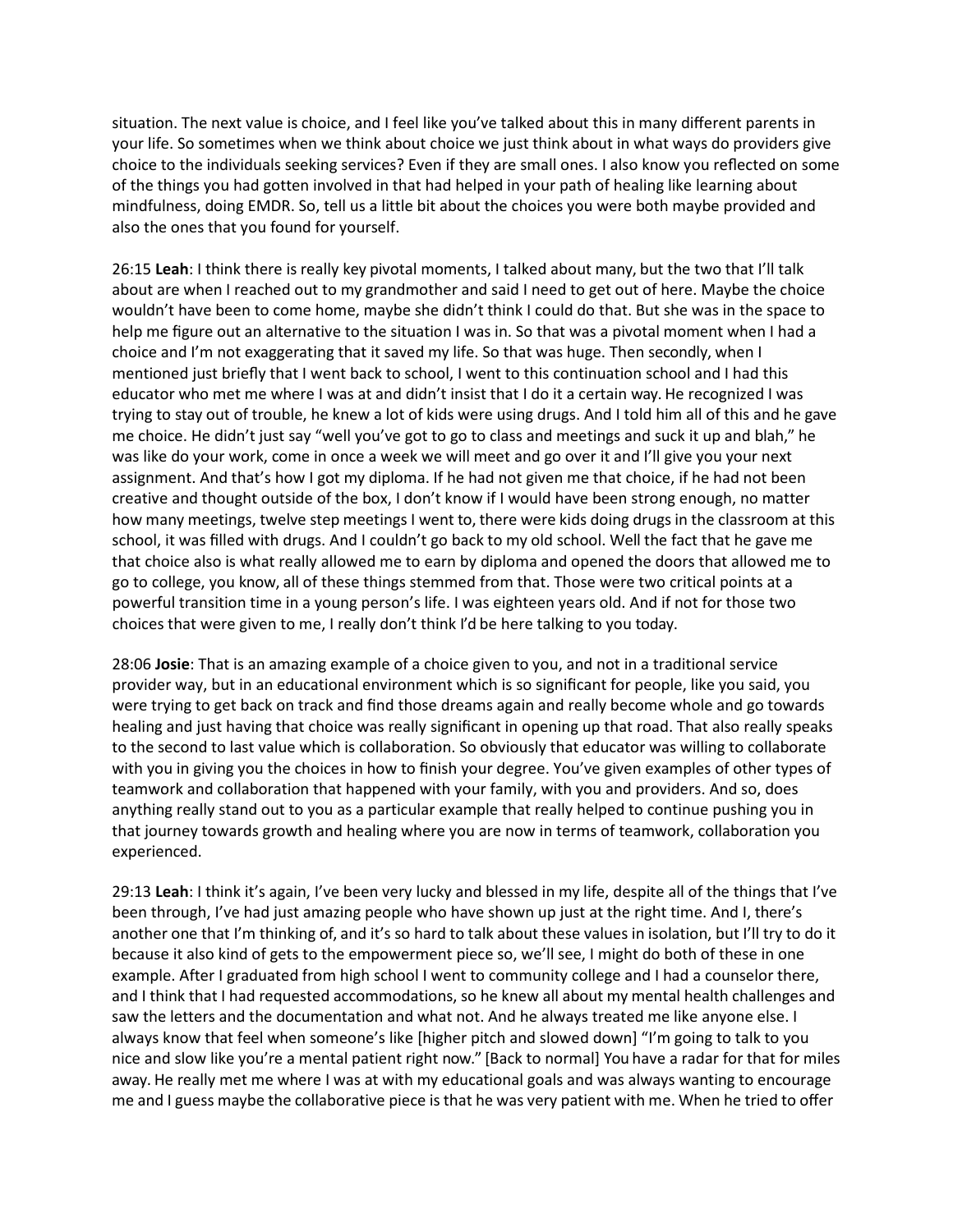me opportunities, and I think is maybe, this is very valiant for providers because I often hear, "well people, they don't want choice, they don't want collaboration, they want me to tell them what to do!" And I say, yeah, because that's learned helplessness, or taught helplessness. I think it's taught! We learn a lot from peer specialists and peer providers, people don't know how to deal with trauma informed views sometimes because they are so new, so he would offer me opportunities that he thought were good for me, and I wasn't always willing to jump at them. So like one of them was to be a peer mentor for returning students who had similar struggles. Some of them were a lot older than me and I was like, "I don't know what to do with all these old people!" I kind of like, fought it on him for a while. And he just kept encouraging me, like "I know this would be really good for you," but he was considerate, not pushing or coercing, not saying anything like that. But kept on highlighting why he thought this would be a really meaningful experience for me. And so finally I agreed to it and it was one of the most powerful experiences of my life because it took me a long time to realize that I had something to give back. I always felt like such a burden in my life, and that definitely stayed with me. Even when I was kind of getting on a better track, that stuff is hard, it's hard to shake. That shame is in there, that sense of am I broken? Am I damaged? A lot of these, as ironically as I was helping out women, who were returning VETs and for whatever reason they got connected up in this program and you know I had not been in actual combat but we had trauma in common. And we had addiction in common. And we had suicide in common. We would meet for coffee a couple times a week in the morning, what was part of the mentoring program, and I would introduce them to the school and help acclimate them in being back into, in being a student. We would talk about everything. We became like this peer support group and everyone was trying to stay off of drugs and stay out of trouble and just get their lives back on track. And I realized I had something to give. And if he hadn't collaborated with me, met me where I was at, didn't push it on me but just kept offering it to me, letting me know it was something he thought I'd be incredible at as an opportunity. Finally I was able to get in and go for it. It took a long time, it was months. He was very patient, he knew this would be a good thing for me. But this is also, I think, would be a good example of empowerment. He just kept believing in me, and kept believing in me, and kept believing in my resilience until I slowly start to take steps on my own behalf.

33:21 **Josie**: And speaking about empowerment, it really exemplifies the fact that empowerment is not just surface level pat-on-the-back affirmation. It's a really dynamic strength based approach by saying you're not defined by your experience, you have a tremendous amount to offer. Persistence shows really how much he believed that and really kept up in being an empowering figure.

33:51 **Leah**: From that whole experience it helped me transfer to, you know, UC Santa Cruz, and all of that, like he was just in there with me, believing in me all the way. You know and it's just that attitude, believing in someone's resilience, even if they themselves are just like, "ohh I dunno. I don't know," and the relationship, that relationship.

34:11 **Josie**: For those who are listening who maybe either, either facing similar experiences that you were talking about, and whether that be mental illness personally or in family, addictions, seeking our services, suicidality, or for people who are service providers — are there any final words in terms of why you find that trauma informed care is so vital? And obviously you're quite an expert on it, but if you could put something down, what is just so essential about it that you'd want to share?

34:44 **Leah**: The thing about trauma informed approaches or trauma informed care, whatever you call it, is that it's really a way of being. So I guess I'll speak first to providers, who may also themselves who may also themselves be survivors, because it's not necessarily a dichotomy there, whether or not we're disclosing that, it's a way of being. It's not like a check list that we have to think about in our mind all the